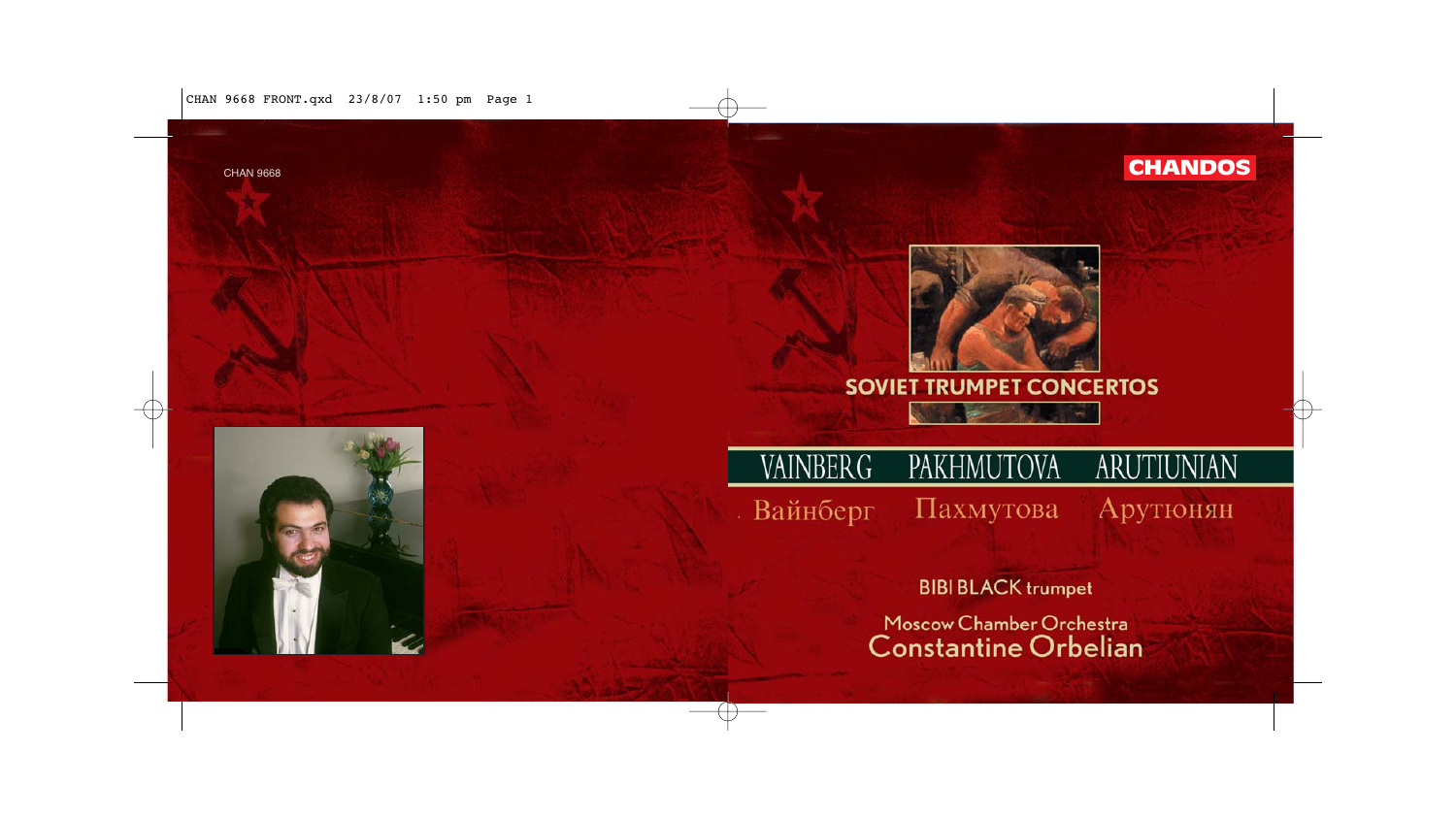

**Alexander Arutiunian Moisei Vainberg**





**Alexandra Pakhmutova**

|                | Alexander Arutiunian (b. 1920)              |          |
|----------------|---------------------------------------------|----------|
| 1              | <b>Concerto for Trumpet and Orchestra</b>   | 15:59    |
| $\vert$ 2      | <b>Variations for Trumpet and Orchestra</b> | 17:47    |
|                | Alexandra Pakhmutova (b. 1929)              |          |
| 3              | <b>Concerto for Trumpet and Orchestra</b>   | 14:46    |
|                | Moisei Vainberg (1919-1996)                 |          |
|                | <b>Concerto for Trumpet and Orchestra</b>   |          |
|                | in B flat major, Op. 95                     | 23:23    |
| $\overline{4}$ | <b>Frudes</b><br>т                          | 8:21     |
| 5 <sup>5</sup> | Ш<br>Episodes                               | 9:28     |
| 6              | <b>Fanfares</b><br>Ш                        | 5:34     |
|                |                                             | TT 72:05 |

**Bibi Black** trumpet **Moscow Chamber Orchestra Constantine Orbelian**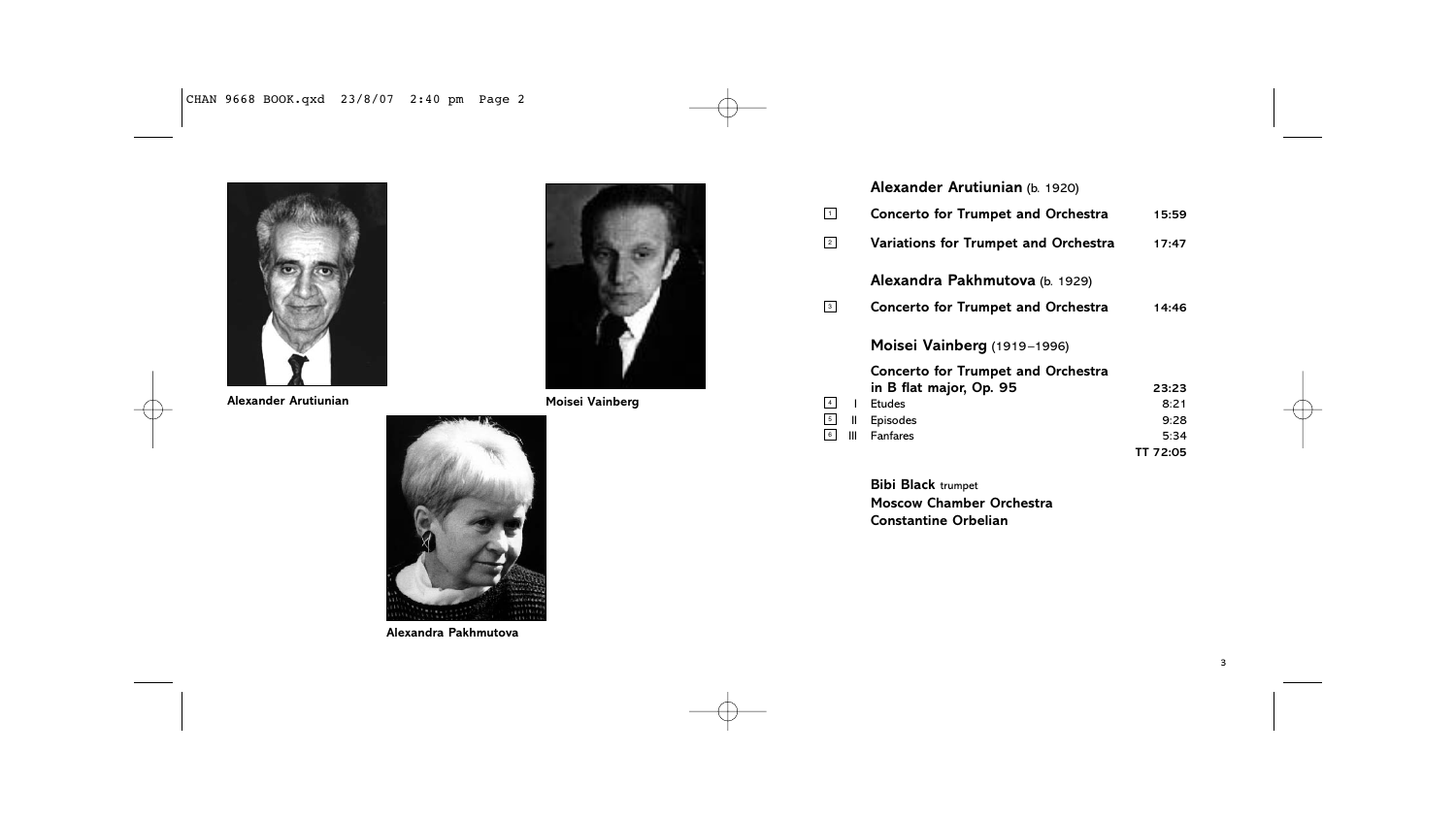# **Soviet Trumpet Concertos**

During the high baroque and the classical era the trumpet occupied an eminent place in the works of Torelli, Biber, Domenico Gabrielli and others, and was highly prized for its noble and heroic tone. In the period after Haydn and Hummel far-reaching improvements to the design and flexibility of most brass instruments actually brought about a decline in the fortunes of the trumpet. The simple fact was that composers were often slow to respond to the changes, which had a major impact on the technique and the expressive qualities of the instrument. The three concertos by Arutiunian, Pakhmutova and Vainberg are clear evidence of a latter-day renaissance in music written for the trumpet. At the same time they are extremely individual works, which show considerable diversity in style, approach and technique.

### **Arutiunian: Concerto for Trumpet and Orchestra**

Alexander Grigoryevich Arutiunian (Alexander Grigori Harutiunian in the Armenian spelling) was born in Yerevan in 1920 and studied under Sarkis Bakhudaryan and others at the Yerevan Conservatory, from which he graduated in 1941. Apart from a brief period of study in Moscow in the late 1940s, his development as a creative artist was entirely associated with his native Armenia (in 1977 he became a professor at the Yerevan Conservatory). Arutiunian's Trumpet Concerto dates from 1950 and, in keeping with the Soviet cultural policies of the time, the composer attempted to produce a work that reflected the mainstream Russian tradition as well as elements of his own national culture. Written as a single, continuous movement, the concerto creates a vivid impression through a succession of sharply contrasting episodes. A short but arresting introduction leads into the main *Allegro* theme, which has the kind of confident and exuberant air that is so often to be found in Kabalevsky's music; this theme returns at the end of the concerto but does not have the last say because it is the soloist who takes front stage in a brilliant cadenza. Of no less interest, however, are the slow sections of the concerto, such as the luscious melody introduced early on by the clarinet, and a languorous melody for the muted trumpet that serves as a 'slow movement'. In these passages Arutiunian often shows a musical empathy with his fellow countryman, Aram

Khachaturyan.

#### **Arutiunian: Variations for Trumpet and Orchestra**

This is an equally important work for trumpet consisting of a theme and five variations, played without a break. The theme itself is written in a neo-classical style that is so often a typical feature of Prokofiev's music. Most of the longer variations are in slow tempi, and for this reason the soloist has to play sustained *legato* phrases and pay close attention to intonation, colour and tonal expressiveness. These features are particularly important in the poignant fourth variation in which the muted trumpet delivers a long, heartfelt soliloquy and then engages in a brief dialogue with the oboe over a hushed accompaniment. A contrast is provided by the fast tempi of the second variation, with its suggestion of a *bolero* rhythm, and the brilliant finale.

### **Pakhmutova: Concerto for Trumpet and Orchestra**

Alexandra Nikolayevna Pakhmutova first came to prominence in the years following the death of Stalin and the period of the Khrushchov 'thaw' in the early 1960s. She was born in Stalingrad in 1929 and went to study at the Central Music School in Moscow (1944–8). Later she entered the Moscow Conservatory, graduating from Vissarion Shebalin's class in 1953. When she completed her postgraduate studies three years later it was in the same

class as Velmo Tormis and Edison Denisov. Pakhmutova subsequently rose to positions of eminence in the Soviet hierarchy: Secretary to the Board of the USSR Union of Composers, People's Artist of the USSR (1984) and member of the Presidium of the RFSFR Supreme Soviet (1985–90). Her popularity in Russia rests in no small measure on her songs and song cycles: *The Stars of the Taiga, Songs about Lenin* and *The Gagarin Constellation*, although some of her orchestral works, e.g. the *Russian Suite* (1952) and the Concerto for Orchestra (1971) have also attracted interest (the earlier work was recorded as far back as the 1960s). Pakhmutova wrote her Trumpet Concerto in 1955 when she was still a student at the Conservatory. Like the concerto by Arutiunian, it is a single-movement work, but belongs to a wholly different musical trend. Pakhmutova's concerto is steeped in the neo-romantic tradition, which was seen in Soviet musical circles as an antidote to avantgarde tendencies. It is a beautifully proportioned work, owing something to Myaskovsky and late Rachmaninov on the one

hand, and to Soviet lyrical song on the other. Its great strength, however, lies in its absolute emotional directness.

**Vainberg: Concerto for Trumpet and Orchestra in B flat major, Op. 95** Moisei (Mieczesław) Samuilovich Vainberg was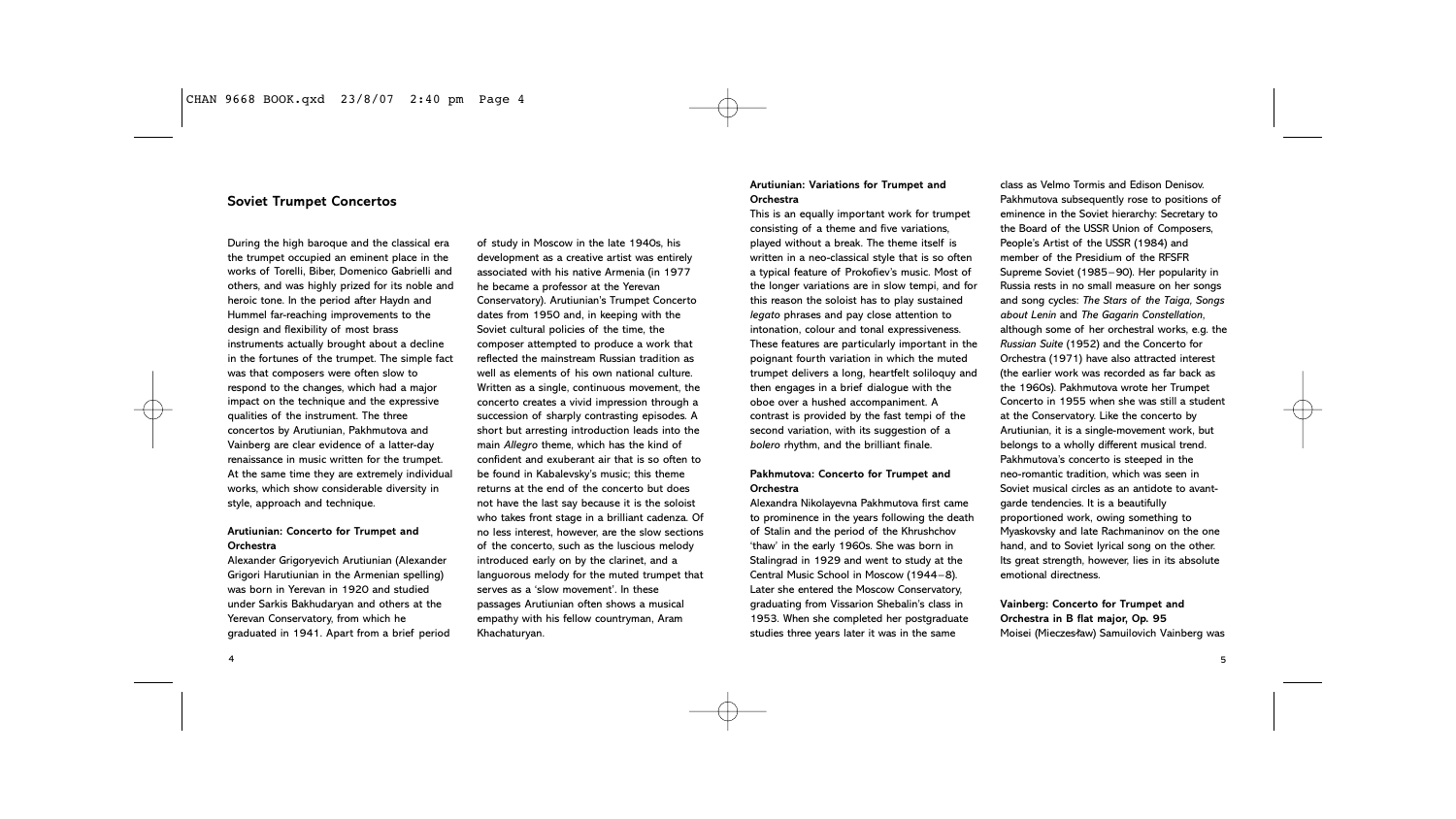born in Warsaw in 1919 of Jewish parentage. Until the outbreak of the Second World War he was a pupil at the Warsaw Conservatory where he studied under the eminent pianist Yusef Turcziński, who himself had been a pupil of Anna Yesipova and Busoni. In 1939, during the Nazi occupation of Poland, Vainberg fled to the Soviet Union. There he continued his studies under Vasily Zolotaryov at the Belorussian Conservatory in Minsk. Vainberg was a prolific composer, especially in the realm of the symphony and string quartet (he wrote almost as many symphonies as Myaskovsky). In December 1948, when the Plenum of the Union of Composers convened, and Shostakovich, Prokofiev and others were mercilessly castigated for their bourgeois and formalist tendencies in the Zhdanov purges, Vainberg achieved a certain notoriety with his *Sinfonietta on Jewish Themes*. The work was cited by Khrennikov, the Secretary of the Union of Composers, as a perfect example of the harmonious integration of original creativity with the principles of Socialist Realism. From the mid-1950s Vainberg became increasingly drawn towards the concerto style, completing his Cello Concerto (1956), Violin Concerto (1959), a Concerto for Flute and Strings (1961), and finally his Trumpet Concerto in B flat, which dates from 1967.

Vainberg's Trumpet Concerto is without doubt a highly distinctive work. Whilst

adhering to the traditional three movements of the classical concerto (the last two are linked), the music unfolds like a psychological drama, written under the impression of powerful external stimuli. The grotesque humour of the opening movement, with its jerky rhythms and garish colours, comes straight from the booth show. But such horrible mockery only masks a tragedy, and the slow movement is full of strange and anxious forebodings. The suspense is suddenly broken by the trumpet, but it is not at all clear what will follow. Is it to be a funeral march or a wedding march? As Shostakovich did in his Symphony No. 15 four years later, Vainberg introduces a series of musical quotations: the trumpet fanfare from Rimsky-Korsakov's opera *The Tale of Tsar-Saltan*, the cockerel's warning cry from the same composer's *Tale of the Golden Cockerel*, and the military call-to-arms in the 'Chœur des gamins' from Bizet's *Carmen* (this concludes with a musical 'raspberry'). The precise significance of these references is an enigma, but they clearly play an important role in the inner drama of this fascinating concerto.

#### **© 2000 Philip Taylor**

**Bibi Black** caught the attention of the music world in 1988 when she won the position of second trumpet in the Philadelphia Orchestra just two days after her graduation from the

Curtis Institute of Music. She became the first female trumpet player in that Orchestra's history. Bibi Black has performed throughout the US, Canada, Asia and Europe. Some of the highlights of her solo career include performances with the London Philharmonic Orchestra, the Vancouver Symphony Orchestra, the Camerata Musica of Berlin, and the Moscow Chamber Orchestra, and she has also appeared on radio and television in the US, Europe and Japan. She has served on the faculty at the Eastern Music Festival and is a representative for the Yamaha Corporation.

The **Moscow Chamber Orchestra** was created in 1956 by the renowned conductor and violist Rudolph Barshai. Known in Russia as the State Academic Chamber Orchestra of Russia, it has been an inspiration to leading Russian composers, notably Dmitri Shostakovich and Moisei Vainberg who dedicated works to the Orchestra. Under the direction of Constantine Orbelian (since 1991) the Moscow Chamber Orchestra has made extensive tours of France, Germany, Italy, Holland, Sweden, Korea, Japan, South Africa,

South America, Canada and the USA and gives more than eighty concerts per year outside its native Russia. In the 1998–9 season, the Orchestra performed three concerts in New York's Carnegie Hall, in ambitious programmes that included the New York premiere of Alfred Schnittke's Concerto for Piano and Strings.

American conductor **Constantine Orbelian** graduated from the Juilliard School of Music in 1980. As a pianist he has performed with some of the world's best orchestras, including the Boston and Detroit Symphony Orchestras, the Moscow State Symphony Orchestra, the Moscow Philharmonic Orchestra, the St Petersburg Symphony Orchestra, the Helsinki Radio Symphony Orchestra and the 'Moscow Virtuosi' orchestra. He is founder and Music Director of two unique music festivals in Russia: The Palaces of St Petersburg International Chamber Music and Choir Festival, and 'Musical Treasures at the Museums of the Kremlin' – a unique series of concerts at the Kremlin's Armoury. He has been Music Director and Conductor of the renowned Moscow Chamber Orchestra since 1991.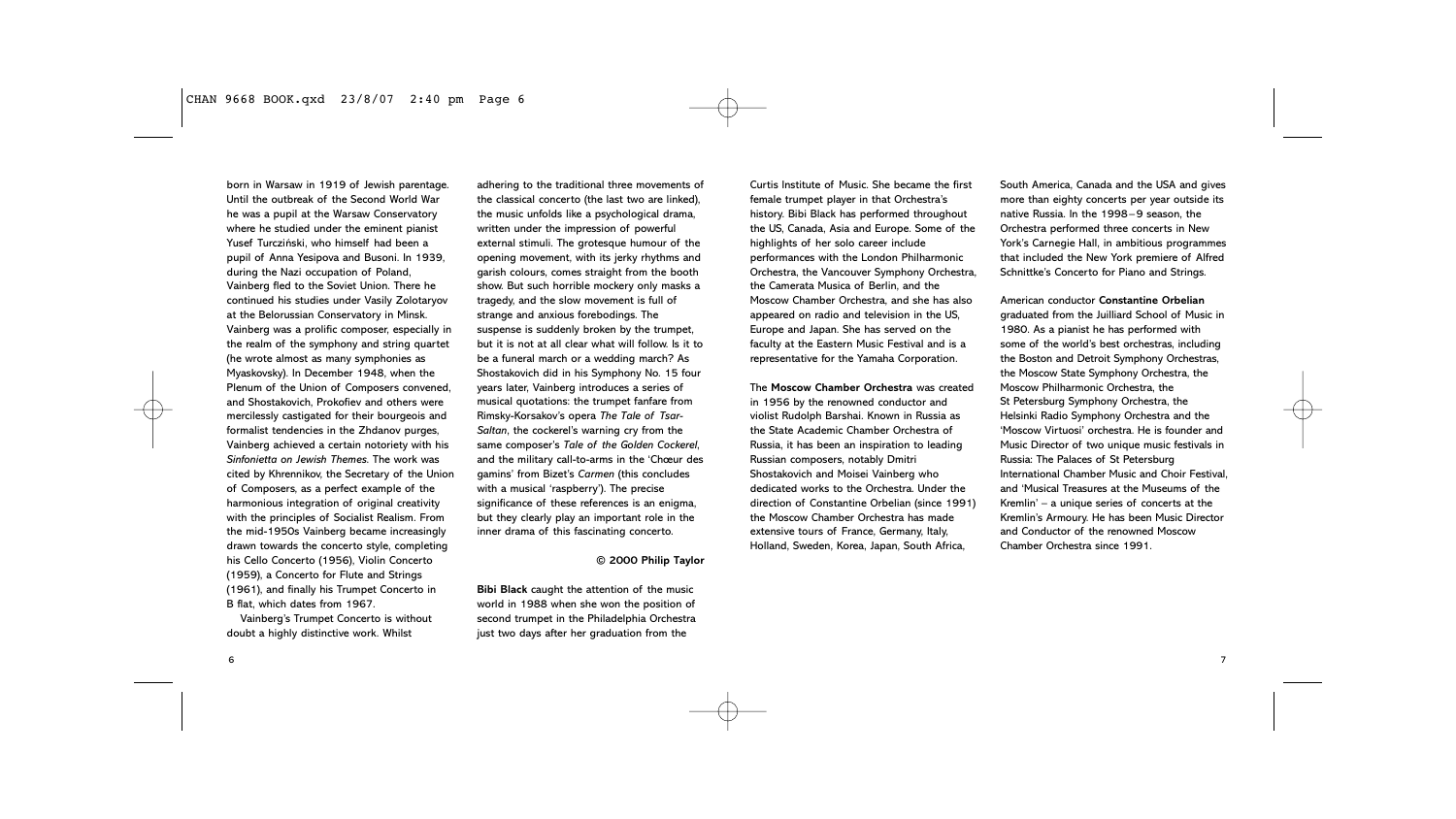### **Sowjetische Trompetenkonzerte**

In der Ära des Hochbarock und der Klassik nahm die Trompete in den Werken Torellis, Bibers, Domenico Gabriellis und anderer eine herausragende Stellung ein und wurde wegen ihrem noblen und heroischen Klang hoch geschätzt. In der Zeit nach Haydn und Hummel führten weitreichende Verbesserungen am Design und der Flexibilität der meisten Blechblasinstrumente paradoxerweise zu einem Niedergang in der Bedeutung der Trompete. Der einfache Grund hierfür war, daß Komponisten oft nur zögernd auf diese Veränderungen reagierten, die für die Technik und Ausdrucksmöglichkeiten des Instruments von großer Wirkung waren. Die drei Konzerte von Arutjunjan, Pachmutowa und Wainberg sind der eindeutige Beweis einer späten Renaissance im Komponieren für die Trompete. Zugleich sind diese Werke äußerst individuell und zeigen eine erstaunliche Vielfalt in Stil, Zugriff und Kompositionstechnik.

### **Arutjunjan: Konzert für Trompete und Orchester**

Alexander Grigorjewitsch Arutjunjan (Alexander Grigori Harutjunjan in der armenischen Schreibweise) wurde 1920 in Jerewan geboren und studierte bei Sarkis Bachudarjan und anderen am Jerewaner Konservatorium, wo er sein Studium 1941 abschloß. Abgesehen von einem kurzen Studienaufenthalt in Moskau während der späten 1940er Jahre fand seine künstlerische Entwicklung ausschließlich in seiner armenischen Heimat statt (1977 wurde er am Jerewaner Konservatorium zum Professor ernannt). Arutjunjans Trompetenkonzert entstand 1950; gemäß der sowjetischen Kulturpolitik der Zeit versuchte der Komponist, ein Werk zu schaffen, das die allgemeine russische Tradition und zugleich Elemente seiner eigenen nationalen Kultur reflektierte. Das als ein einziger fortlaufender Satz komponierte Konzert vermittelt durch eine Abfolge scharf kontrastierender Episoden einen lebhaften Eindruck. Eine kurze, doch eindrucksvolle Einleitung führt zu dem Hauptthema des *Allegro* in selbstbewußtüberschwenglicher Stimmung, die häufig in der Musik Kabalewskis zu finden ist; dieses Thema kehrt am Ende des Konzerts wieder, beschließt es jedoch nicht, da sich hiernach noch der Solist mit einer brillianten Kadenz zu Wort meldet. Von gleichem Interesse sind jedoch auch die langsamen Abschnitte des Konzerts, darunter die anfangs von der Klarinette

eingeführte schwelgende Melodie und eine elegische Melodie für die gedämpfte Trompete, die als "langsamer Satz" dient. In diesen Passagen zeigt Arutjunjan wiederholt seine musikalische Verbundenheit mit seinem Landsmann Aram Chatschaturjan.

#### **Arutjunjan: Variationen für Trompete und Orchester**

Dies ist ein weiteres wichtiges Werk für Trompete, das aus einem Thema und fünf Variationen besteht, die ohne Pause gespielt werden. Das Thema selbst ist in einem neoklassischen Stil gehalten, der häufig ein typisches Merkmal der Musik Prokofjews ist. Die meisten der längeren Variationen stehen in langsamen Tempi, und der Solist muß daher ausgehaltene *Legato*-Phrasen spielen und streng auf Intonation, Klangfarbe und Ausdruck achten. Besonders wichtig sind diese Aspekte in der eindrucksvollen vierten Variation, in der die gedämpfte Trompete eine lange, herzbewegende Solopassage spielt und anschließend über einer ruhigen Begleitung einen kurzen Dialog mit der Oboe vorträgt. Einen Kontrast bieten die schnellen Tempi der zweiten Variation mit ihrer Andeutung eines Bolero-Rhythmus und das brilliante Finale.

# **Pachmutowa: Konzert für Trompete und Orchester**

Alexandra Nikolajewna Pachmutowa erlangte

ersten Ruhm in den Jahren nach dem Tod Stalins und der Phase des "Tauwetters" unter Chruschtschow in den frühen 1960er Jahren. Sie wurde 1929 in Stalingrad geboren und studierte an der Zentralen Musikschule in Moskau (1944–1948). Später besuchte sie das Moskauer Konservatorium und schloß dort 1953 ihre Studien in Wissarion Schebalins Klasse ab. Drei Jahre später beendete sie ihre Aufbaustudien in derselben Klasse wie Welmo Tormis und Edison Denisow. In den folgenden Jahren stieg Pachmutowa in der sowjetischen Hierarchie zu bedeutenden Positionen auf: Sekretärin des Komittees der sowjetischen Komponistenunion, Künstlerin des sowjetischen Volkes (1984) und Präsidiumsmitglied des RFSFR obersten Sowjet (1985–1990). Ihre Popularität in Rußland liegt in großem Maße in ihren Liedern und Liederzyklen begründet: *Die Sterne der Taiga*, *Lieder über Lenin* und *Die Gagarin-Konstellation*, obwohl auch einige ihrer Orchesterwerke, darunter die *Russische Suite* (1952) und das Konzert für Orchester (1971), Interesse erweckt haben (die *Russische Suite* wurde bereits in den 1960er Jahren eingespielt). Pachmutowa schrieb ihr Trompetenkonzert 1955, als sie noch am Konservatorium studierte. Wie das Konzert von Arutjunjan ist auch dies ein einsätziges Werk, doch es gehört einer völlig anderen

musikalischen Richtung an. Pachmutowas

8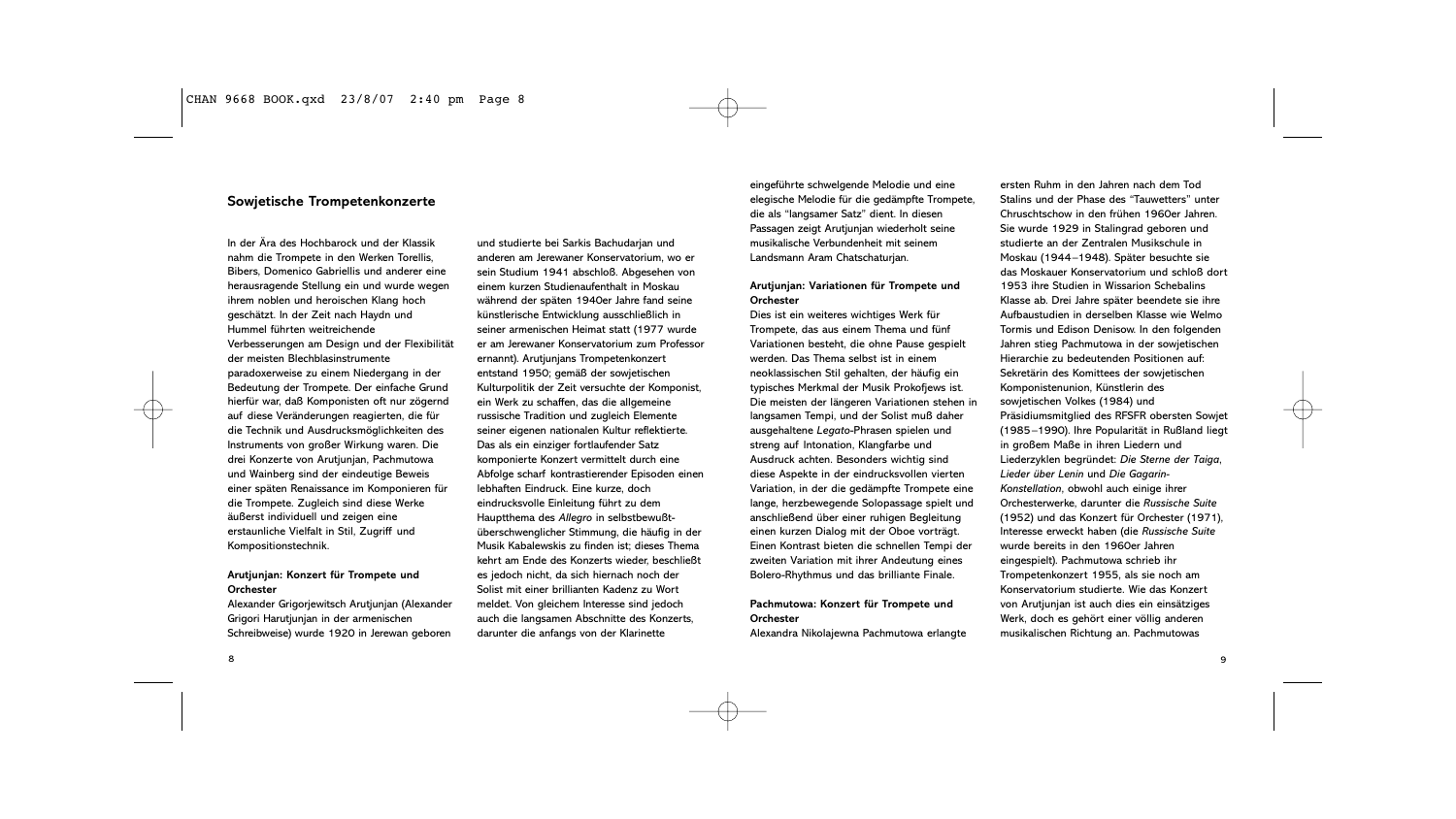Konzert ist der neoromantischen Tradition verhaftet, die in sowjetischen Musikkreisen als ein Gegenpol zu avantgardistischen Tendenzen galt. Das wohlproportionierte Werk ist einerseits Mjaskowski und dem späten Rachmaninow verpflichtet und andererseits dem sowjetischen lyrischen Lied. Seine besondere Stärke jedoch liegt in seiner absoluten emotionalen Direktheit.

# **Wainberg: Konzert für Trompete und Orchester in B-Dur, Op. 95**

Moisei (Mieczesław) Samuilowitsch Wainberg wurde 1919 in Warschau als Sohn jüdischer Eltern geboren. Bis zum Ausbruch des zweiten Weltkriegs war er Schüler am Warschauer Konservatorium, wo er unter dem bedeutenden Pianisten Yusef Turcziński studierte, der selbst wiederum Schüler von Anna Yesipowa und Busoni gewesen war. 1939, während der Besetzung Polens durch die Nazis, floh Wainberg in die Sowjetunion. Dort setzte er seine Studien unter Wasili Zolotarjow am weißrussischen Konservatorium in Minsk fort. Wainberg war ein sehr produktiver Komponist, besonders auf dem Gebiet der Sinfonie und des Streichquartetts (er schrieb fast so viele Sinfonien wie Mjaskowski). Im Dezember 1948, als das Plenum der Komponistenunion zusammentrat und Schostakowitch, Prokofjew und andere in den Schdanow-Säuberungen erbarmungslos

für ihre bourgeoisen und formalistischen Tendenzen verurteilt wurden, erlangte Wainberg mit seiner *Sinfonietta über jüdische Themen* eine gewisse Notorietät. Das Werk wurde von Chrennikow, dem Sekretär der Komponistenunion, als perfektes Beispiel der harmonischen Integration von originaler Kreativität und den Prinzipien des sowjetischen Realismus gelobt. Ab Mitte der 1950er Jahre beschäftigte sich Wainberg zunehmend mit dem konzertanten Stil und schuf sein Cellokonzert (1956), sein Violinkonzert (1959), ein Konzert für Flöte und Streicher (1961) und schließlich 1967 sein Trompetenkonzert in B.

Wainbergs Trompetenkonzert ist zweifellos ein herausragendes Werk. Das Stück ist zwar in der traditionellen Dreisätzigkeit des klassischen Konzerts konstruiert (wobei Satz 2 und 3 miteinander verbunden sind), doch die Musik entwickelt sich wie ein psychologisches Drama, das unter dem Eindruck starker äußerlicher Stimuli entstanden ist. Der groteske Humor des Eröffnungssatzes mit seinen abrupten Rhythmen und grellen Farben scheint direkt vom Jahrmarkt zu kommen. Doch solch schrecklicher Spott verbirgt nur die nahende Tragödie, und der langsame Satz ist voller seltsamer und beklemmender Vorahnungen. Die Spannung wird plötzlich von der Trompete gebrochen, doch ist keineswegs klar, was folgen wird. Wird sich ein

Trauermarsch anschließen oder ein Hochzeitsmarsch? Wie Schostakowitch es vier Jahre später in seiner Sinfonie Nr. 15 tun sollte, stellt auch Wainberg hier eine Reihe musikalischer Zitate vor: Die Trompetenfanfare aus Rimski-Korsakows Oper *Das Märchen vom Zaren Saltan*, der Hahnenschrei aus *Der goldene Hahn* desselben Komponisten und der militärische Schlachtruf im "Choeur des gamins" aus Bizets *Carmen* (der mit einem musikalischen "Ausputzer" endet). Die genaue Bedeutung dieser Anspielungen bleibt zwar ein Geheimnis, doch es ist unverkennbar, daß sie in dem inneren Drama dieses faszinierenden Konzerts eine wichtige Rolle spielen.

#### **© 2000 Philip Taylor** Übersetzung: Stephanie Wollny

1988 erregte **Bibi Black** die Aufmerksamkeit der Musikwelt: Ganze zwei Tage nach dem Abschluß ihres Studiums am Curtis Institute of Music wurde sie zweiter Trompeter im Philadelphia Orchestra und somit zur ersten Trompetenspielerin in der Geschichte des Orchesters. Bibi Black ist in den USA, Kanada, Asien und Europa aufgetreten. Zu den Höhepunkten ihrer Solokarriere gehören Aufführungen mit dem London Philharmonic Orchestra, dem Vancouver Symphony Orchestra, der Camerata Musica von Berlin

und dem Moskauer Kammerorchester. Sie war auch im Radio und im Fernsehen in den USA, Europa und Japan zu hören. Sie war Fakultätsmitglied des Eastern Music Festivals und ist Repräsentantin der Yamaha Corporation.

Das **Moskauer Kammerorchester** wurde 1956 vom berühmten Dirigenten und Bratschist, Rudolph Barschai gegründet. In Rußland ist es als das Staatliche Akademische Kammerorchester von Rußland bekannt und inspirierte führende russische Komponisten, darunter Dmitri Schostakowitsch und Moisei Wainberg, welche dem Orchester Werke widmeten. Unter der Leitung von Constantine Orbelian (seit 1991) hat das Moskauer Kammerorchester ausgedehnte Tourneen in Frankreich, Deutschland, Italien, Holland, Schweden, Korea, Japan, Südafrika, Südamerika, Kanada und in den USA unternommen. Außerdem spielt es jährlich mehr als achtzig Konzerte außerhalb seines Heimatlandes Rußland. In der Saison 1998/99 gab das Orchester drei Konzerte in der Carnegie Hall, New York: Zum ambitionierten Programm gehörte die New Yorker Premiere von Alfred Schnittkes Konzert für Klavier und Streicher.

1980 schloß der amerikanische Dirigent **Constantine Orbelian** sein Studium an der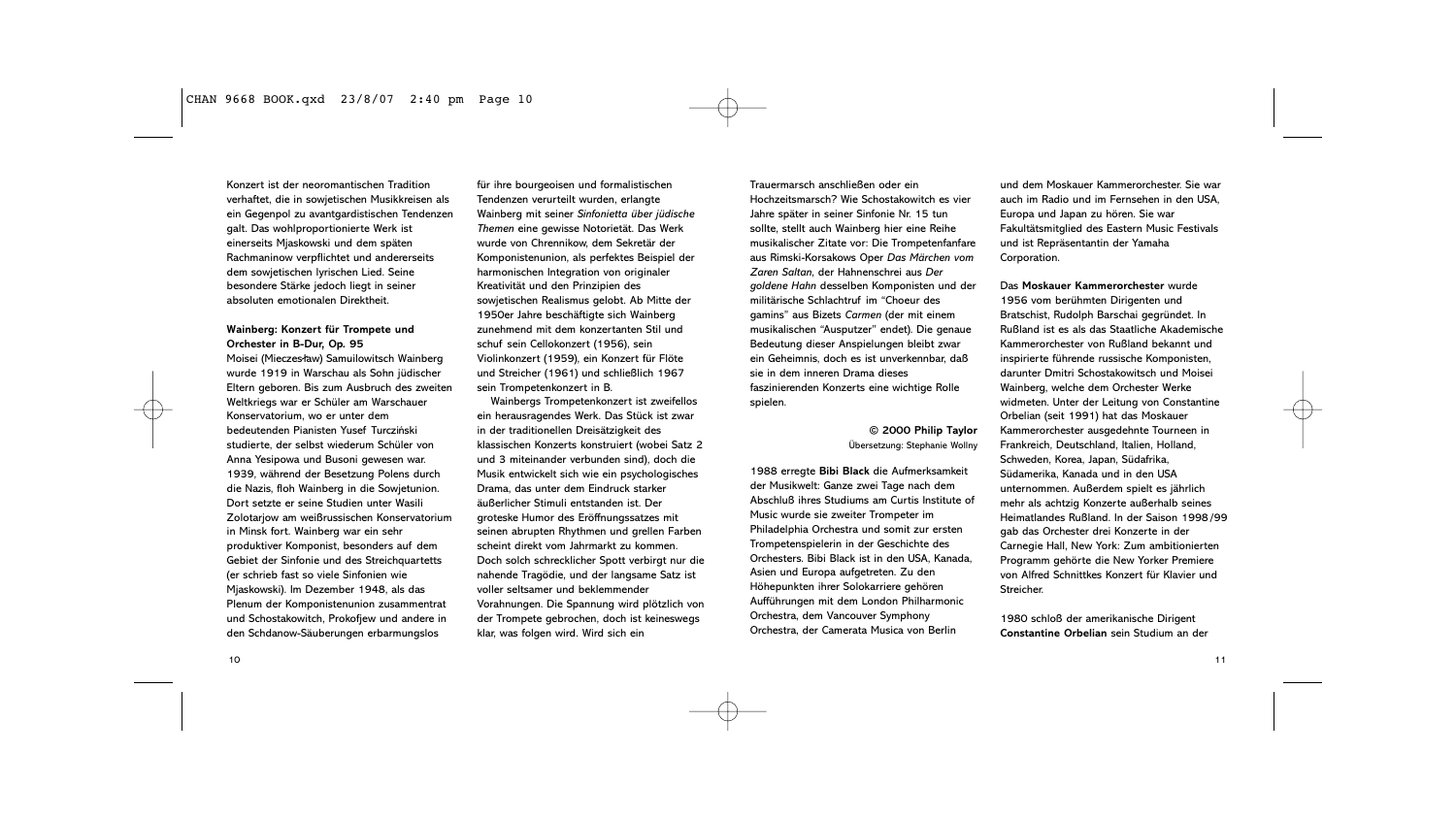Juilliard School of Music ab. Als Pianist ist er mit einigen der besten Orchester der Welt aufgetreten, unter anderem mit dem Boston und dem Detroit Symphony Orchestra, dem Moskauer Staatssinfonieorchester, den Moskauer Philharmonikern, dem St. Petersburger Sinfonieorchester, dem Helsinki Rundfunksinfonieorchester und dem "Moskauer Virtuosi"-Orchester. Er ist Gründer und Musikdirektor von zwei einzigartigen Musikfestivals in Rußland: vom Internationalen Kammermusik- und Chorfestival in den Palästen von St. Petersburg sowie von "Musikalische Schätze in den Museen des Kremels" – eine einmalige Serie von Konzerten im Arsenal des Kremels. Seit 1991 ist er Musikdirektor und Dirigent des berühmten Moskauer Kammerorchesters.

#### **Concertos soviétiques pour trompette**

Durant la haute époque baroque et à l'ère classique, la trompette occupa une place éminente dans les œuvres de Torelli, Biber, Domenico Gabrielli et autres compositeurs, et fut très prisée pour sa sonorité noble et héroïque. Durant la période postérieure à Haydn et Hummel, les immenses perfectionnements apportés aux instruments et à la souplesse de fonctionnement de la plupart des cuivres entraînèrent un réel déclin de la trompette. En fait, les compositeurs mirent souvent un certain temps à s'adapter aux changements, ce qui eut un impact majeur sur les qualités techniques et expressives de l'instrument. Les trois concertos d'Arutiunian, de Pakhmoutova et de Vainberg témoignent clairement d'une renaissance récente de la musique composée pour la trompette. En même temps, ce sont des œuvres extrêmement personnelles, où la diversité de style, d'approche et de technique est considérable.

**Arutiunian: Concerto pour trompette et orchestre**

Né à Erevan en 1920, Alexandre Gregorevitch Arutiunian (Alexander Grigori Harutiunian selon l'orthographe arménienne) fit ses études notamment avec Sarkis Bakoudarian au Conservatoire d'Erevan, dont il sortit diplômé en 1941. A l'exception d'une courte période d'études à Moscou à la fin des années 1940, le développement de sa créativité artistique fut totalement liée à son Arménie natale (en 1977, il fut nommé professeur au Conservatoire d'Erevan). Le Concerto pour trompette d'Arutiunian date de 1950 et, conformément à la politique culturelle soviétique de l'époque, le compositeur tenta d'écrire une œuvre reflétant la tradition russe dominante, avec des éléments de sa propre culture nationale. Formé d'un seul mouvement continu, le concerto crée une impression éclatante par une suite d'épisodes très contrastés. Une introduction courte mais captivante mène au thème principal de l'*Allegro*, traité de cette manière confiante et exubérante que l'on rencontre si souvent dans la musique de Kabalevsky; on retrouve ce thème à la fin du concerto, mais il n'a pas le dernier mot car le soliste occupe alors le devant de la scène avec une brillante cadence. Les sections lentes du concerto sont néanmoins tout aussi intéressantes,

notamment la délicieuse mélodie exposée au commencement par la clarinette et une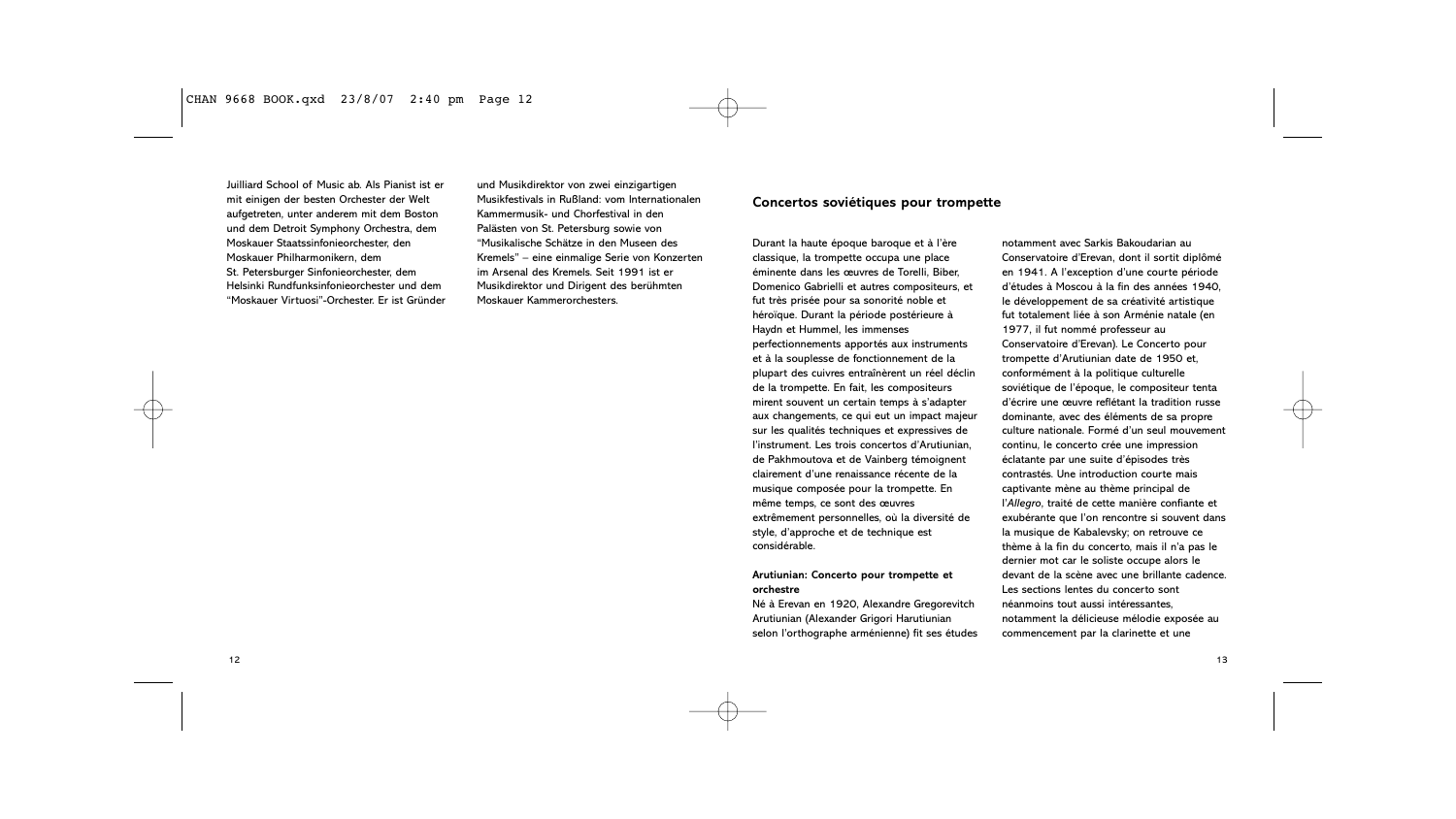mélodie langoureuse confiée à la trompette en sourdine, qui sert de "mouvement lent". Dans ces passages, Arutiunian pénètre par sympathie l'univers musical de son compatriote Aram Khatchaturian.

## **Arutiunian: Variations pour trompette et orchestre**

Cette œuvre pour trompette est tout aussi importante. Elle se compose d'un thème et de cinq variations, jouées sans interruption. Le thème lui-même est écrit dans un style néoclassique, style qui caractérise souvent la musique de Prokofiev. La plupart des variations les plus longues sont écrites dans des tempos lents; le soliste doit en conséquence jouer des phrases *legato* soutenues et veiller à l'intonation, à la couleur et à l'expression sonore. Ces caractéristiques sont particulièrement importantes dans la quatrième variation, poignante, où la trompette en sourdine délivre un long soliloque sincère, puis engage un bref dialogue avec le hautbois sur un accompagnement étouffé. Les tempos rapides de la deuxième variation, qui évoque un rythme de boléro, et le brillant finale forment contraste.

**Pakhmoutova: Concerto pour trompette et orchestre** Alexandra Nicolaïevna Pakhmoutova se

distingua pour la première fois durant les années qui suivirent la mort de Staline et à l'époque du "dégel" instauré par Khrouchtchev, au début des années 1960. Née à Stalingrad en 1929, elle fit ses études à l'Ecole centrale de musique de Moscou (1944–1948). Elle entra ensuite au Conservatoire de Moscou et sortit diplômée de la classe de Vissarion Chebaline en 1953. Trois ans plus tard, elle termina ses études de troisième cycle dans la même classe que Velmo Tormis et Edison Denisov. Pakhmoutova accéda ensuite à des positions éminentes dans la hiérarchie soviétique: secrétaire du Bureau de l'Union des compositeurs de l'URSS, Artiste du Peuple de l'URSS (1984) et membre du Praesidium du Soviet suprême de la RSFSR (1985–1990). Sa popularité en Russie repose dans une large mesure sur ses chants et cycles de mélodies: *Les Etoiles de la Taïga*, *Chants sur Lénine* et *La Constellation de Gagarine*; toutefois, certaines de ses œuvres pour orchestre, notamment la *Suite russe* (1952) et le Concerto pour orchestre (1971) attirèrent également l'attention (la première de ses deux œuvres fut enregistrée dès les années 1960). Pakhmoutova composa son Concerto pour trompette en 1955 alors qu'elle était encore étudiante au Conservatoire. Comme le concerto d'Arutiunian, il est écrit en un seul mouvement, mais relève d'une tendance musicale entièrement différente. Le concerto

de Pakhmoutova baigne dans la tradition néoromantique, que les cercles musicaux soviétiques considéraient comme un antidote aux tendances avant-gardistes. Cette œuvre est merveilleusement proportionnée; elle s'inspire d'une part de Miaskovsky et de Rachmaninov à la fin de sa vie et, d'autre part du chant lyrique soviétique. Toutefois, sa grande force tient à sa netteté émotionnelle absolue.

**Vainberg: Concerto pour trompette et orchestre en si bémol majeur, op. 95** Moiseï (Mieczesław) Samuilovitch Vainberg naquit à Varsovie en 1919, de parents juifs. Avant le début de la Seconde Guerre mondiale, il fit ses études au Conservatoire de Varsovie dans la classe de l'éminent pianiste Youssef Turcziński, lui-même ancien élève d'Anna Essipova et de Busoni. En 1939, lorsque les Nazis occupèrent la Pologne, Vainberg s'enfuit en Union soviétique. Il y poursuivit ses études avec Vasili Zolotarev au Conservatoire biélorusse de Minsk. Vainberg fut un compositeur prolifique, surtout dans le domaine de la symphonie et du quatuor à cordes (il a écrit presque autant de symphonies que Miaskovsky). En décembre 1948, lors de la convocation du Plénum de l'Union des compositeurs, Chostakovitch, Prokofiev et d'autres compositeurs furent impitoyablement condamnés pour leurs

tendances bourgeoises et formalistes dans les purges de Jdanov, mais Vainberg acquit une certaine notoriété avec sa *Sinfonietta sur des thèmes juifs*. Cette œuvre fut citée par Khrennikov, secrétaire de l'Union des compositeurs, comme l'exemple parfait de l'intégration harmonieuse d'une créativité originale dans les principes du réalisme socialiste. A partir du milieu des années 1950, Vainberg fut de plus en plus attiré par le style du concerto: il acheva son Concerto pour violoncelle (1956), son Concerto pour violon (1959), un Concerto pour flûte et cordes (1961) et, finalement, son Concerto pour trompette en si bémol, qui date de 1967.

Le Concerto pour trompette de Vainberg est sans aucun doute une œuvre extrêmement caractéristique. Tout en adoptant la forme traditionnelle du concerto classique en trois mouvements (les deux derniers sont enchaînés), la musique se déroule comme un drame psychologique, écrit sous l'impression de puissantes sources d'inspiration extérieures. L'humour grotesque du mouvement initial, avec ses rythmes saccadés et ses couleurs criardes, est issu en droite ligne du spectacle de forains. Mais une parodie aussi affreuse ne fait que masquer une tragédie et le mouvement lent regorge de sombres pressentiments étranges et inquiétants. L'incertitude est subitement levée

15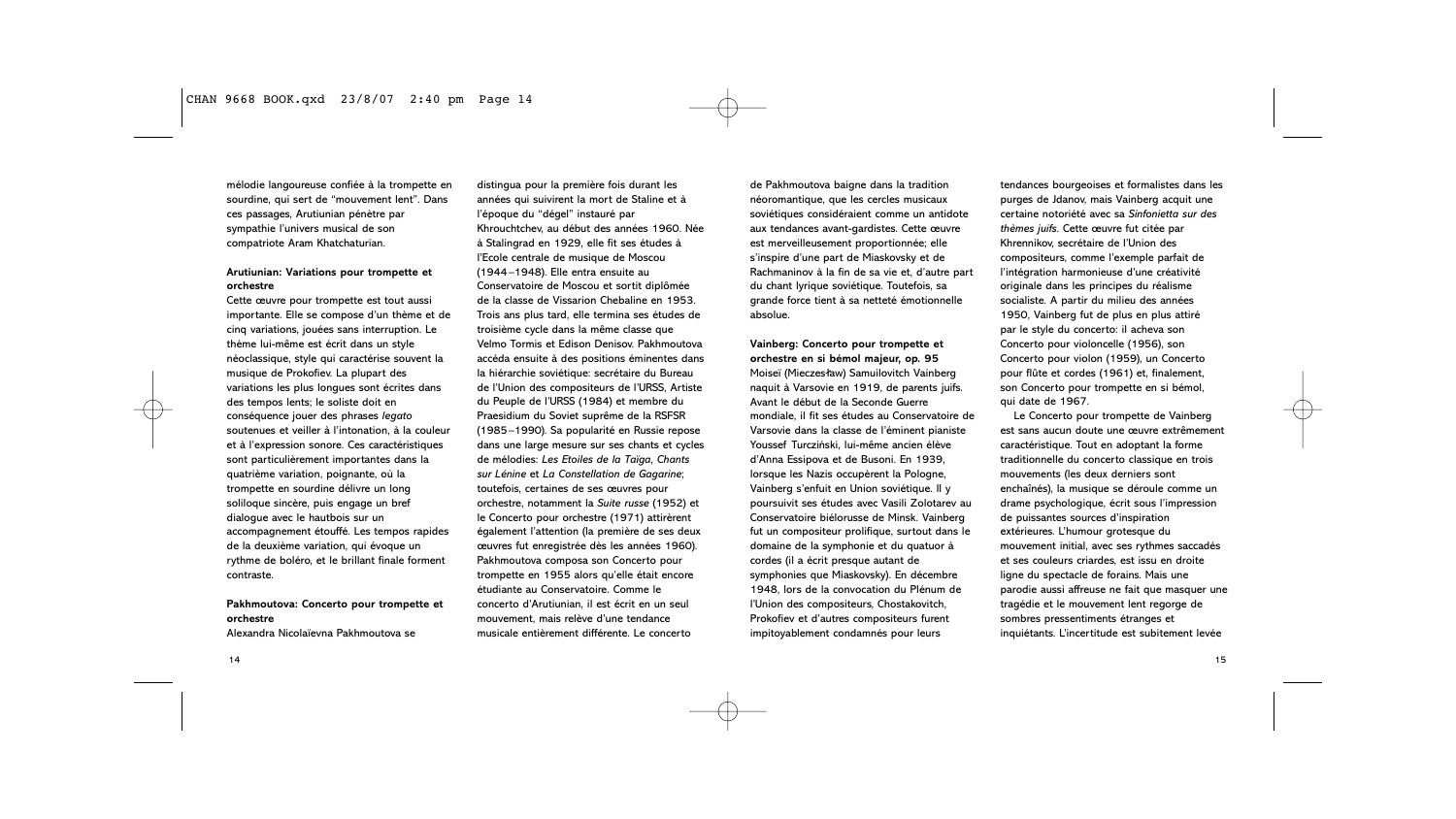par la trompette, mais ce qui va suivre manque absolument de clarté. S'agira-t-il d'une marche funèbre ou d'une marche nuptiale? Comme le fera Chostakovitch dans sa Symphonie no 15 quatre ans plus tard, Vainberg introduit une série de citations musicales: la fanfare de trompettes de l'opéra de Rimsky-Korsakov *La Légende du tsar Saltan*, le cri d'avertissement du coq dans *Le Coq d'or* du même compositeur et l'appel aux armes du "Chœur des gamins" de *Carmen* de Bizet (qui s'achève sur une "pirouette" musicale). Le sens précis de ces références reste une énigme, mais il est évident qu'elles jouent un rôle important dans le drame intime de ce fascinant concerto.

> **© 2000 Philip Taylor** Traduction: Marie-Stella Pâris.

**Bibi Black** suscite l'attention de l'univers musical en 1988 lorsque, deux jours seulement après avoir obtenu son diplôme au Curtis Institute of Music, elle est nommée seconde trompettiste du Philadelphia Orchestra. Elle devient ainsi la première femme trompettiste dans l'histoire de cet orchestre. Bibi Black s'est produite dans tous les Etats-Unis ainsi qu'au Canada, en Asie et en Europe. Citons parmi les grands moments de sa carrière de soliste, ses interprétations avec le London Philharmonic Orchestra, le Vancouver

Symphony Orchestra, le Camerata Musica de Berlin et l'orchestre de chambre de Moscou. Elle s'est aussi produite à la radio et à la télévision aux Etats-Unis, en Europe et au Japon. Elle a donné des cours dans le cadre du Eastern Music Festival et est représentante de la Yamaha Corporation.

L'**Orchestre de chambre de Moscou** fut créé en 1956 par le célèbre chef d'orchestre et altiste Rudolph Barshaï. Connu en Russie comme Orchestre de chambre académique d'Etat, il a inspiré quelques grands compositeurs russes, notamment Dimitri Chostakovitch et Moisei Vainberg qui lui ont dédié des œuvres. Sous la direction de Constantine Orbelian (depuis 1991), l'Orchestre de chambre de Moscou a fait de longues tournées en France, en Allemagne, en Italie, aux Pays-Bas, en Suède, en Corée, au Japon, en Afrique du Sud, en Amérique du Sud, au Canada et aux Etats-Unis. Il donne plus de quatre-vingts concerts par an en dehors de sa patrie. Au cours de la saison 1998–1999, l'Orchestre s'est produit à trois reprises au Carnegie Hall dans des programmes ambitieux parmi lesquels figurait la création à New York du Concerto pour piano et cordes d'Alfred Schnittke.

Le chef d'orchestre américain **Constantine Orbelian** est diplômé de la Juilliard School of

Music depuis 1980. Il s'est produit au piano avec quelques-uns des meilleurs Orchestres du monde, notamment les orchestres symphoniques de Boston et de Détroit, l'Orchestre symphonique d'Etat de Moscou, l'Orchestre philharmonique de Moscou et l'Orchestre symphonique de Saint-Pétersbourg, ainsi que l'Orchestre symphonique de la Radio d'Helsinki et l'Orchestre "Moscow Virtuosi". Il

est fondateur et directeur musical de deux festivals de musique exceptionnels en Russie: Festival international chorale et de musique de chambre des palais de Saint-Pétersbourg et "Trésors musicaux des musées du Kremlin" – une merveilleuse série de concerts donnés à l'arsenal du Kremlin. Depuis 1991, il dirige le célèbre Orchestre de chambre de Moscou et en est le directeur musical.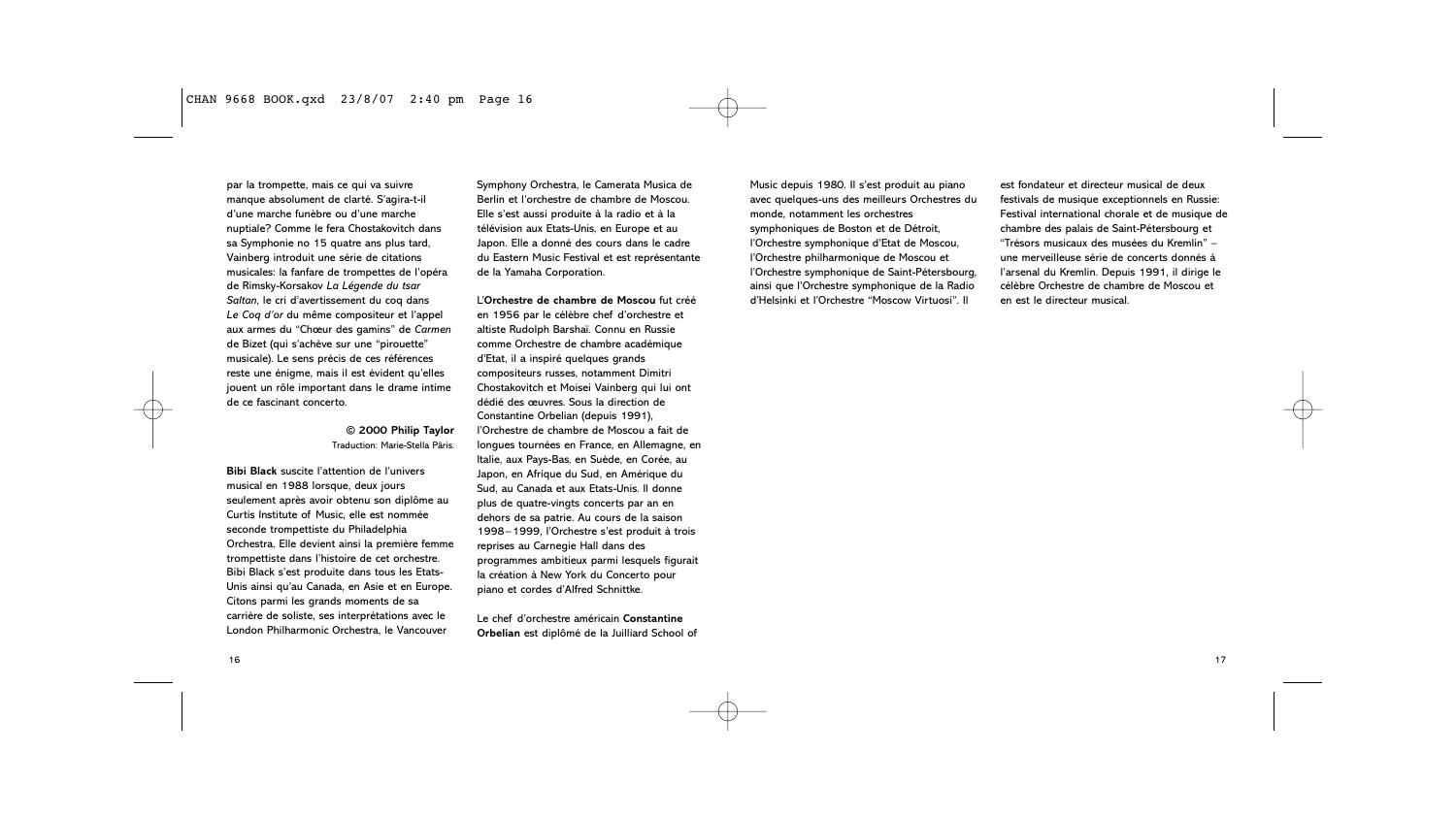

**Bibi Black**

You can now purchase Chandos CDs directly from us. For further details telephone +44 (0) 1206 225225 for Chandos Direct. Fax: +44 (0) 1206 225201. Chandos Records Ltd, Chandos House, Commerce Way, Colchester, Essex CO2 8HQ, UK. E-mail: chandosdirect@chandos.net Website: www.chandos.net

Any requests to license tracks from this or any other Chandos disc should be made directly to the Copyright Administrator, Chandos Records Ltd, at the above address.

**Producer** Vadim Ivanov **Engineer** Vladimir Schuster **Editor** Farida Uzbekova **Mastering** Chris Rice **Recording venue** Mosfilm Studios, Moscow; April 1999 **Front cover** Detail from *Repairing the Engine*, 1931, by Alexander Sumokhvalov **Back cover** Photograph of Constantine Orbelian **Design** Cass Cassidy **Booklet typeset by** Michael White-Robinson **Booklet editor** Genevieve Helsby **Copyright** Boosey & Hawkes (track 1); Copyright Control (tracks 2 & 3); Sikorski (tracks 4–6)  $\odot$  2000 Chandos Records Ltd © 2000 Chandos Records Ltd Chandos Records Ltd, Colchester, Essex, England Printed in the EU